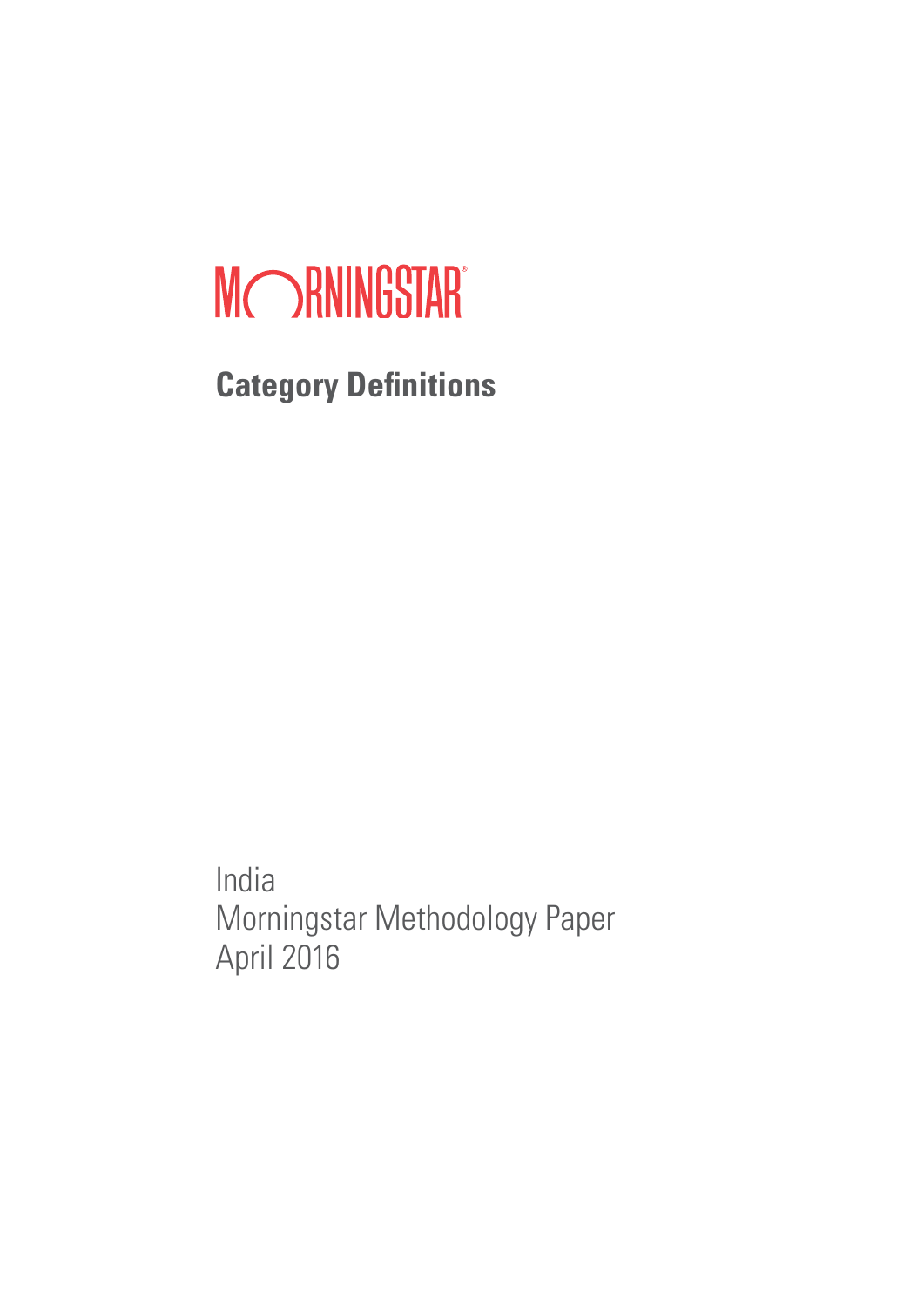# **Equity**

# **Large-Cap**

Large-Cap funds primarily consist of stocks from the top 70% market capitalization of the equity market. These funds invest at least 65% of total assets in Indian equities, and the balance can be invested in other asset classes such as fixed income, gold and overseas equities, among others. Funds in this category would invest at least 65% of their total assets in large-cap stocks. Morningstar Category Index: S&P BSE 100

#### **Small/Mid-Cap**

Small/Mid-Cap funds primarily consist of stocks from the bottom 30% market capitalization of the equity market. These funds invest at least 65% of total assets in Indian equities, and the balance can be invested in other asset classes such as fixed income, gold and overseas equities, among others. Funds in this category would invest at least 65% of their total assets in small/mid-cap stocks. Morningstar Category Index: S&P BSE Mid Cap

#### **Flexicap**

Flexicap funds invest at least 65% of their total assets in Indian equities, and the balance can be invested in other asset classes such as fixed income, gold and overseas equities, among others. Funds in this category would invest not more than 65% of total assets in either large-cap stocks or small/mid-cap stocks. Morningstar Category Index: S&P BSE 500

# **ELSS (Equity Linked Saving Schemes)**

These funds are notified as ELSS by SEBI under Section 10 (23D). Investments of up to INR 150,000 in a financial year in these funds are exempt from Income Tax under Section 80C of the Income Tax Act, 1961. Investments in ELSS are subject to a lock-in of three years from the date of investment. Morningstar Category Index: S&P BSE 200

# **Global – Other**

Global – Other funds include those funds that invest at least 35% of total assets in instruments issued by overseas i.e. non-Indian companies. In addition, funds that invest at least 35% of total assets in exchange traded funds, fund of funds domiciled outside India are also included in this category. [Funds in this category do not receive a Morningstar Rating™ due to the diverse nature of the constituents.]

# **Sector – Energy**

Sector – Energy funds invest in companies from the oil and gas, and power sectors. These include companies that produce or refine oil and gas, oil field service and equipment companies, pipeline operators, companies engaged in the mining of coal, companies engaged in generation, transmission, distribution of electricity, companies providing power infrastructure, and manufacturers of equipment required for power generation. These funds invest at least 65% of total assets in Indian equities and at least 50% of total assets in equities from the aforementioned industries.

Morningstar Category Index: S&P BSE Oil & Gas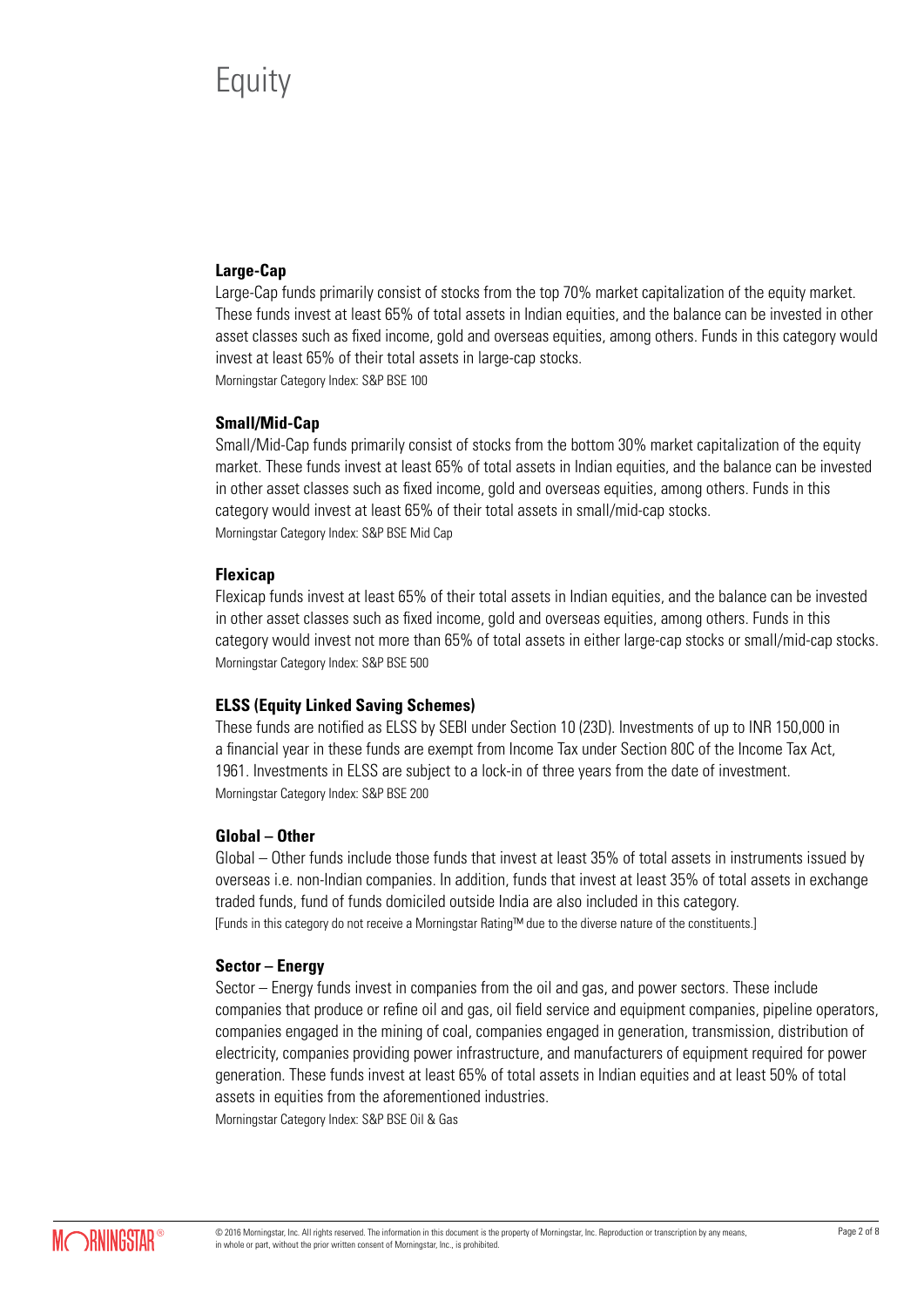#### **Sector – Financial Services**

Sector – Financial Services funds invest in industries such as banking, non-banking financial services, broking, exchanges, rating agencies, asset management and insurance. These funds invest at least 65% of total assets in Indian equities and at least 50% of total assets in equities from the aforementioned industries.

Morningstar Category Index: S&P BSE BANKEX

#### **Sector – FMCG**

Sector – FMCG funds invest in industries such as food and beverages, household and personal products, packaging and tobacco. These funds invest at least 65% of total assets in Indian equities and at least 50% of total assets in equities from the aforementioned industries. Morningstar Category Index: S&P BSE FMCG

#### **Sector – Healthcare**

Sector – Healthcare funds invest in industries such as biotechnology, pharmaceuticals, research services, home healthcare, hospitals, long-term care facilities, medical equipment and supplies. These funds invest at least 65% of total assets in Indian equities and at least 50% of total assets in equities from the aforementioned industries.

Morningstar Category Index: S&P BSE Healthcare

#### **Sector – Precious Metals**

Sector – Precious Metals funds invest in companies engaged in the areas of mining of precious metals such as gold, silver, platinum, among others. These funds invest at least 65% of total assets in Indian equities and at least 50% of total assets in equities from the aforementioned industries. In addition, funds that invest more than 50% of assets in precious metal-exchange traded funds domiciled in India are also included in this category.

#### **Sector – Technology**

Sector – Technology funds invest in industries such as software, communication equipment, computer hardware, online media, semiconductors and outsourcing service providers such as BPO and KPO. These funds invest at least 65% of total assets in Indian equities and at least 50% of total assets in equities from the aforementioned industries.

Morningstar Category Index: S&P BSE IT

# **Equity – Other**

Equity – Other funds include those funds that invest at least 65% of total assets in Indian equities and cannot be classified in the other equity categories.

[Funds in this category do not receive a Morningstar Rating™ due to the diverse nature of the constituents.]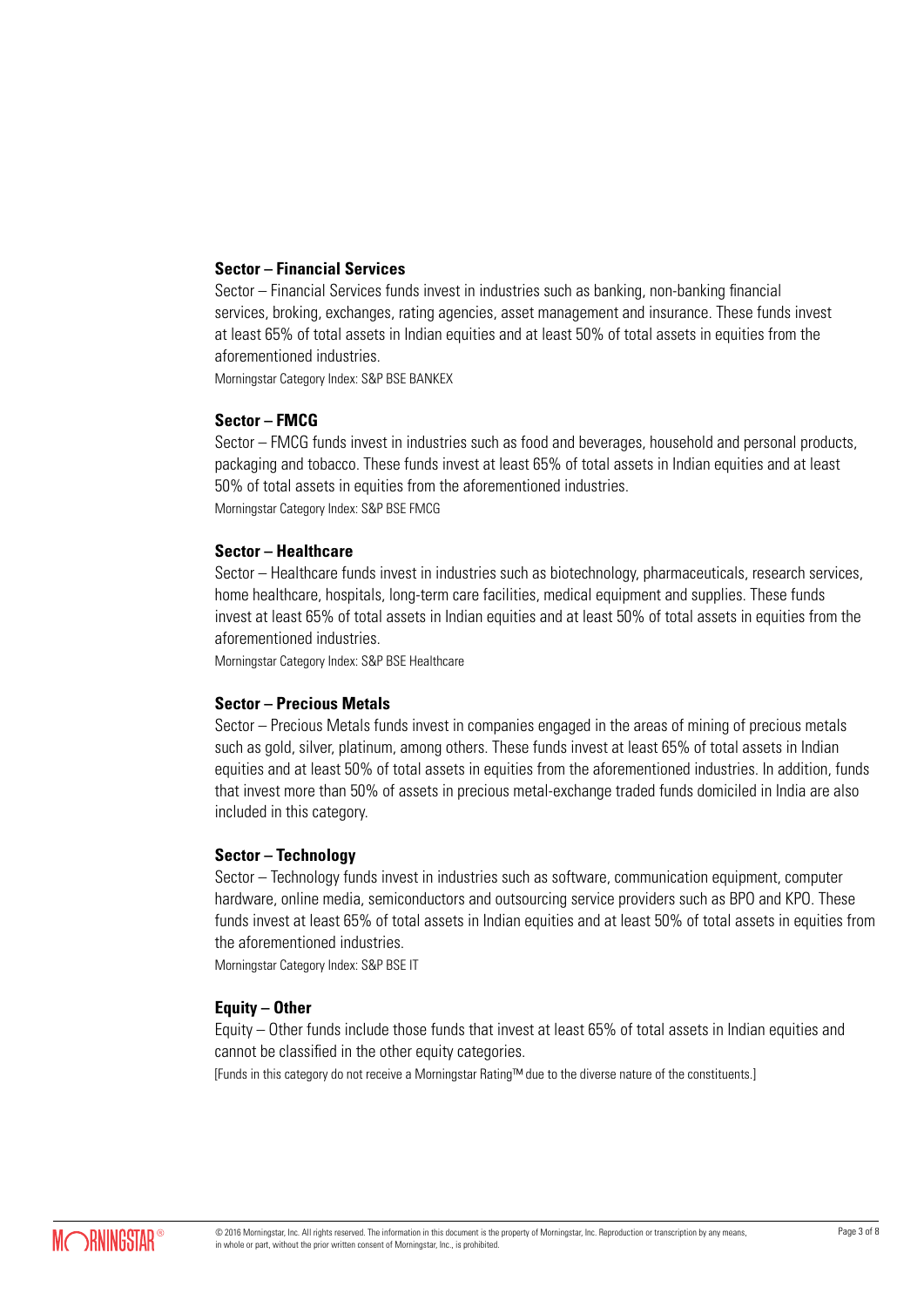# Fixed Income

### **Fixed Maturity Intermediate-Term Bond**

Fixed Maturity Intermediate-Term Bond funds have a fixed horizon of existence ranging from three to seven years. They primarily invest in investment-grade fixed-income securities whose average effective maturities coincide with the investment horizon. Given their focus on instruments with a medium duration, they offer lower interest-rate sensitivity as compared to funds with longer durations, but are more sensitive to interest rate risk than Short-Term Bond funds. They typically invest in debentures, government securities, call money, commercial papers and certificate of deposits, among others.

#### **Fixed Maturity Short-Term Bond**

Fixed Maturity Short-Term Bond funds have a fixed horizon of existence ranging from one to three years. They primarily invest in investment-grade fixed-income securities whose average effective maturities coincide with the investment horizon. Given their focus on instruments with a short duration, they offer low interest-rate sensitivity. They typically invest in debentures, government securities, call money, commercial papers and certificate of deposits, among others.

#### **Fixed Maturity Ultrashort Bond**

Fixed Maturity Ultrashort Bond funds have a fixed horizon of existence of up to one year. They primarily invest in investment-grade fixed-income securities whose average effective maturities coincide with the investment horizon. Given their focus on instruments with a short duration, they offer minimal interest-rate sensitivity. They typically invest in treasury bills, call money, commercial papers and certificate of deposits, among others.

#### **Corporate Credit**

India OE Corporate Credit Funds would be Indian Fixed Income Funds which primarily invest into securities that are rated below AAA. These funds will have at least 20% of the portfolio invested in securities rated A+ and below or have at least 60% of the portfolio invested in securities rated AA+ and below. These funds display a higher credit risk as compared to traditional fixed income funds. They will largely invest into corporate debentures.

#### **Intermediate Bond**

Intermediate Bond funds primarily invest in investment-grade fixed-income securities with average effective maturities ranging from three to seven years. Given their focus on instruments with a medium duration, they offer lower interest-rate sensitivity as compared to funds with longer durations, but are more sensitive to interest rate risk than Short-Term Bond funds. They typically invest in debentures, government securities, call money, commercial papers and certificate of deposits, among others.

#### **Intermediate Government Bond**

Intermediate Government Bond funds primarily invest in securities issued by the central government, state governments and government-backed entities. These funds have average effective maturities ranging from three to seven years. Given their focus on instruments with a medium duration, they offer lower interest rate sensitivity as compared to funds with longer durations, but are more sensitive to interest rate risk than Short-Term Government Bond funds.

Morningstar Category Index: ICICI Securities Mibex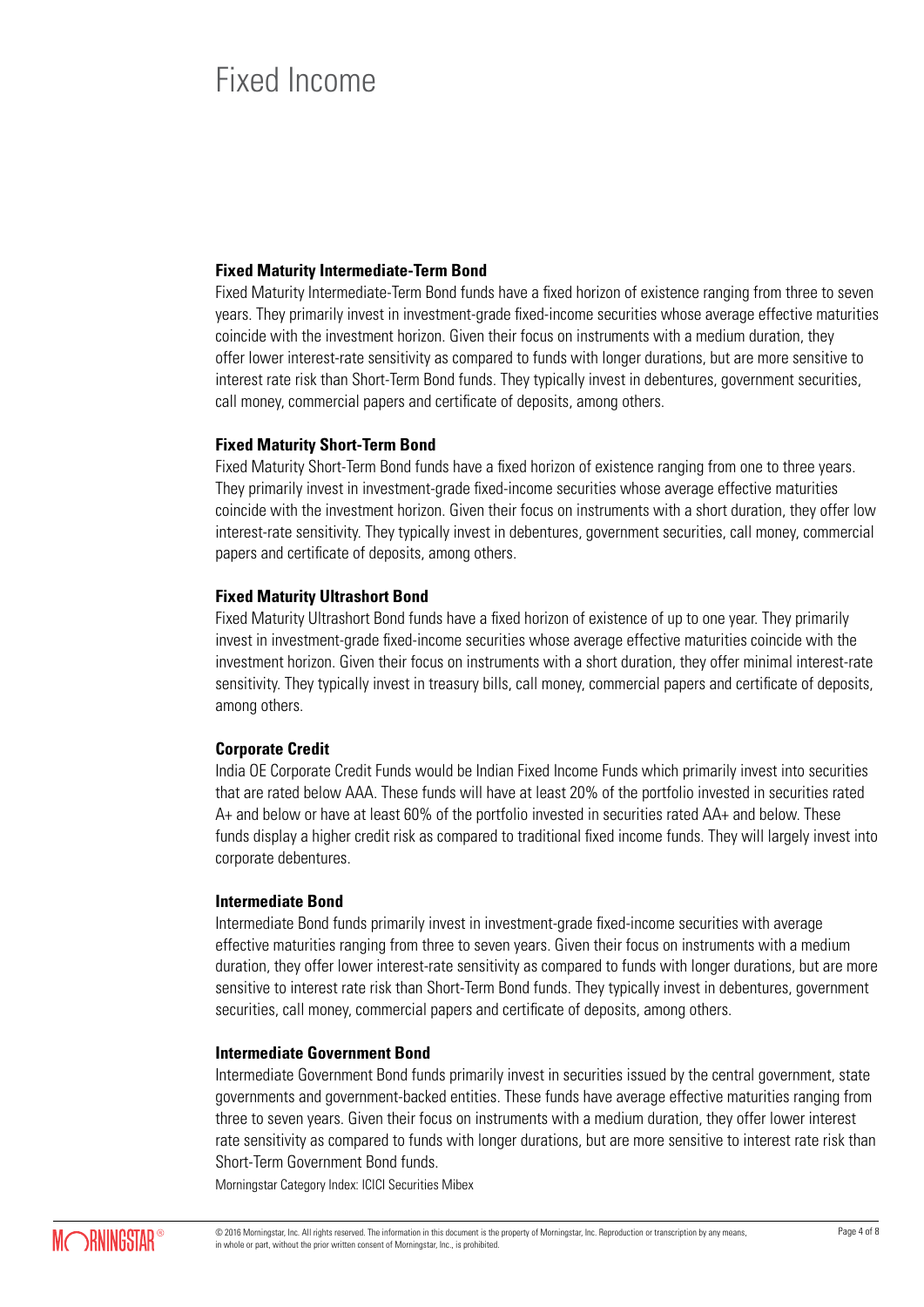#### **Long-Term Bond**

Long-Term Bond funds primarily invest in investment-grade fixed-income securities with average effective maturities greater than seven years. Given their focus on instruments with longer durations, they are exposed to the highest interest rate risk. They typically invest in longer-dated debentures and government securities, call money, commercial papers and certificate of deposits, among others.

#### **Long-Term Government Bond**

Long-Term Government Bond funds primarily invest in securities issued by the central government, state governments and government-backed entities. These funds have average effective maturities greater than seven years. Given their focus on instruments with longer durations, they are exposed to the highest interest rate risk.

Morningstar Category Index: ICICI Securities Libex

#### **Short-Term Bond**

Short-Term Bond funds primarily invest in investment-grade fixed-income securities with average effective maturities ranging from one to three years. Given their focus on instruments with a short duration, they offer lower interest-rate sensitivity as compared to funds with longer durations. They typically invest in debentures, government securities, call money, commercial papers and certificate of deposits, among others.

#### **Short-Term Government Bond**

Short-Term Government Bond funds primarily invest in securities issued by the central government, state governments and government-backed entities. These funds have average effective maturities of up to three years. Given their focus on instruments with a short duration, they offer lower interest-rate sensitivity as compared to other government bond fund categories.

Morningstar Category Index: ICICI Securities Sibex

#### **Ultrashort Bond**

Ultrashort Bond funds primarily invest in investment-grade fixed-income securities with average effective maturities of less than one year. Given their focus on instruments with a short duration, they offer low interest-rate sensitivity. They typically invest in treasury bills, call money, commercial papers and certificate of deposits, among others.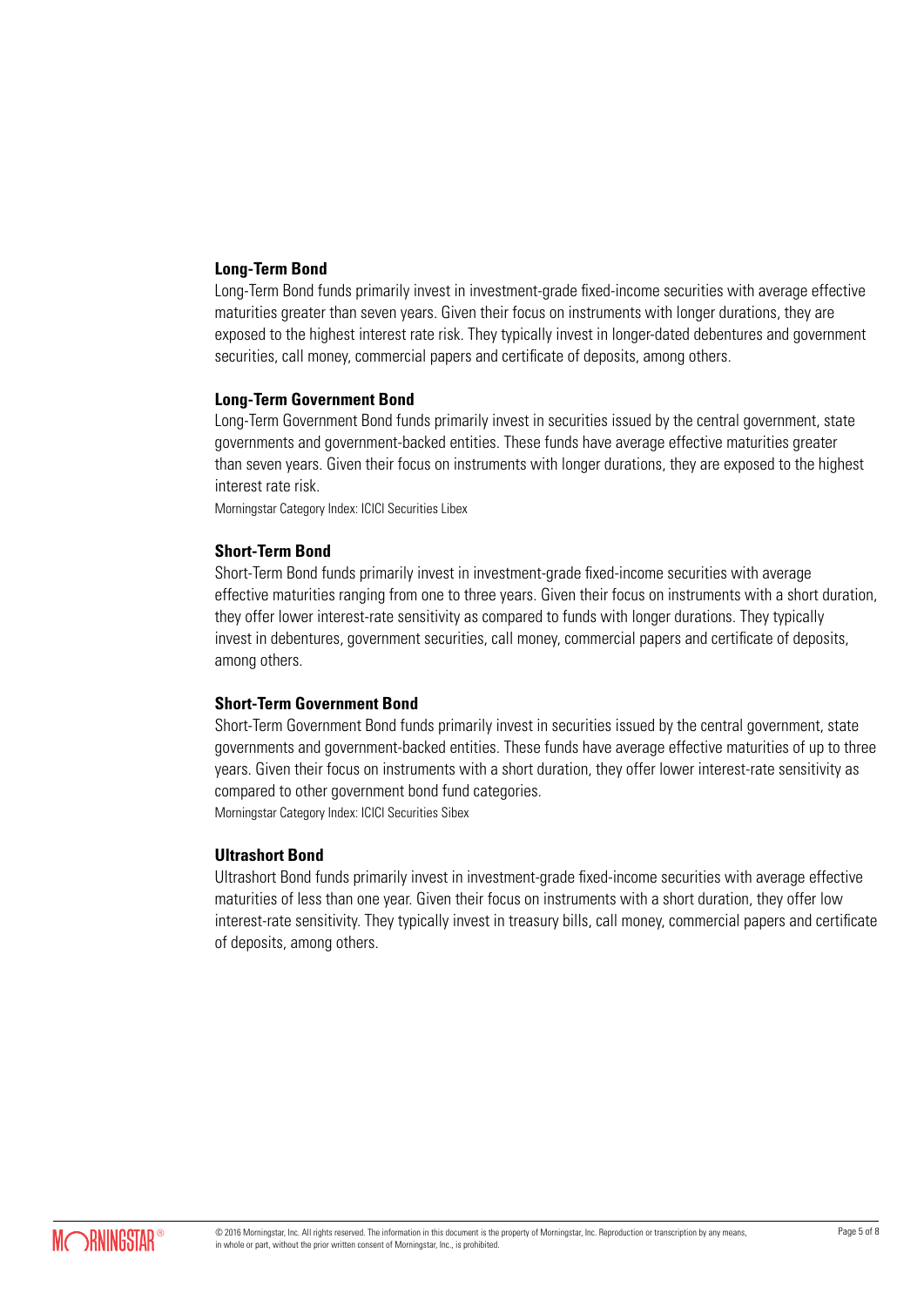# Allocation

# **Moderate Allocation**

Moderate Allocation funds invest across multiple asset classes: equity, fixed income, cash and precious metal-exchange traded funds, among others. These funds tend to make larger allocations to equities than Conservative Allocation funds. The allocation to Indian equities usually ranges from 30%–75% of total assets in the normal running of the fund.

# **Conservative Allocation**

Conservative Allocation funds invest across multiple asset classes: equity, fixed income, cash and precious metal-exchange traded funds, among others. These funds tend to make smaller allocations to equities than Moderate Allocation funds. The allocation to Indian equities does not exceed 30% of total assets in the normal running of the fund.

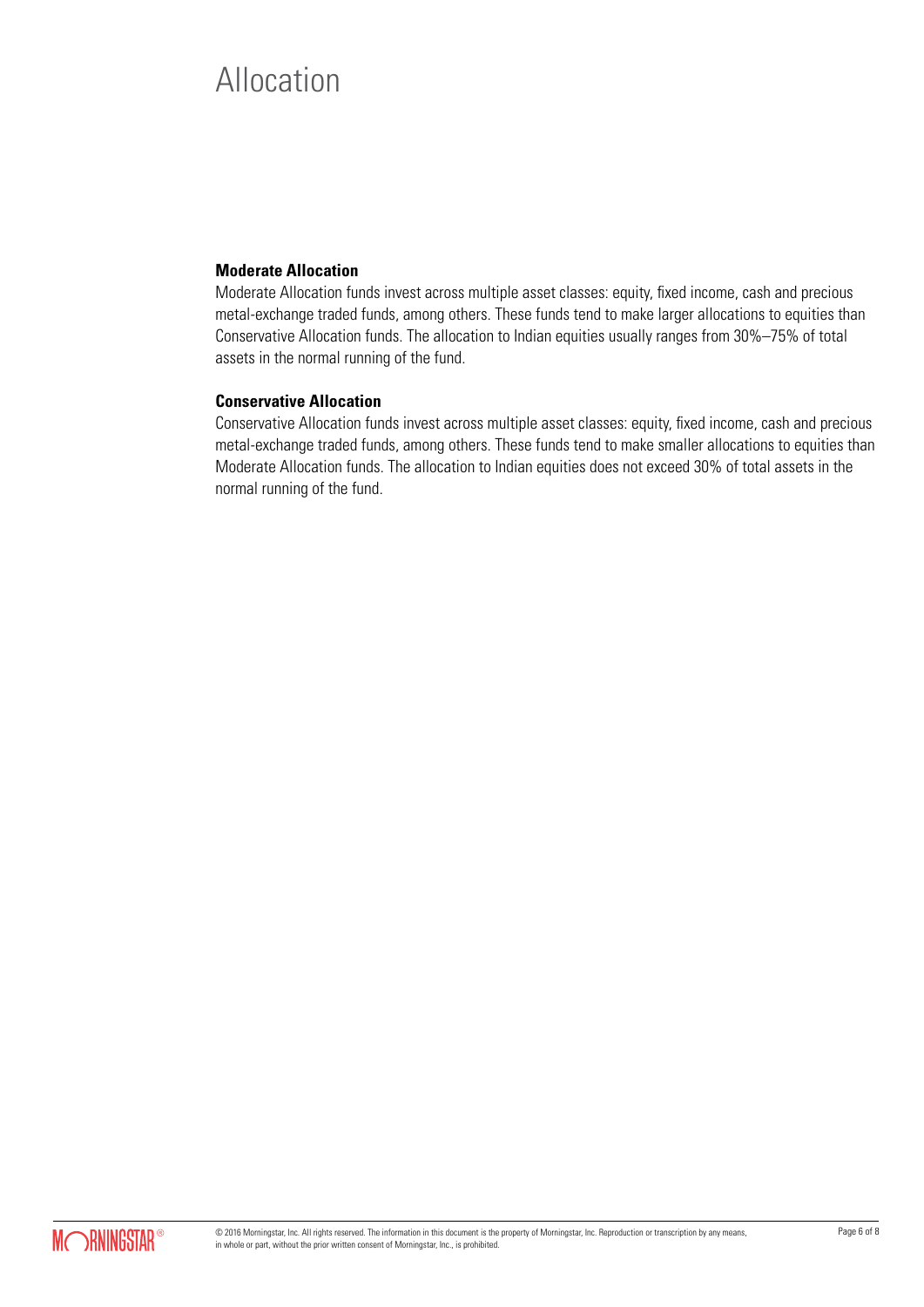# **Alternative**

# **Arbitrage Fund**

Arbitrage Funds pursue market-neutral strategies, whereby returns are not significantly impacted by market volatility. Typically, they buy equities in the cash market and simultaneously sell in the futures market, thus ensuring market neutrality.